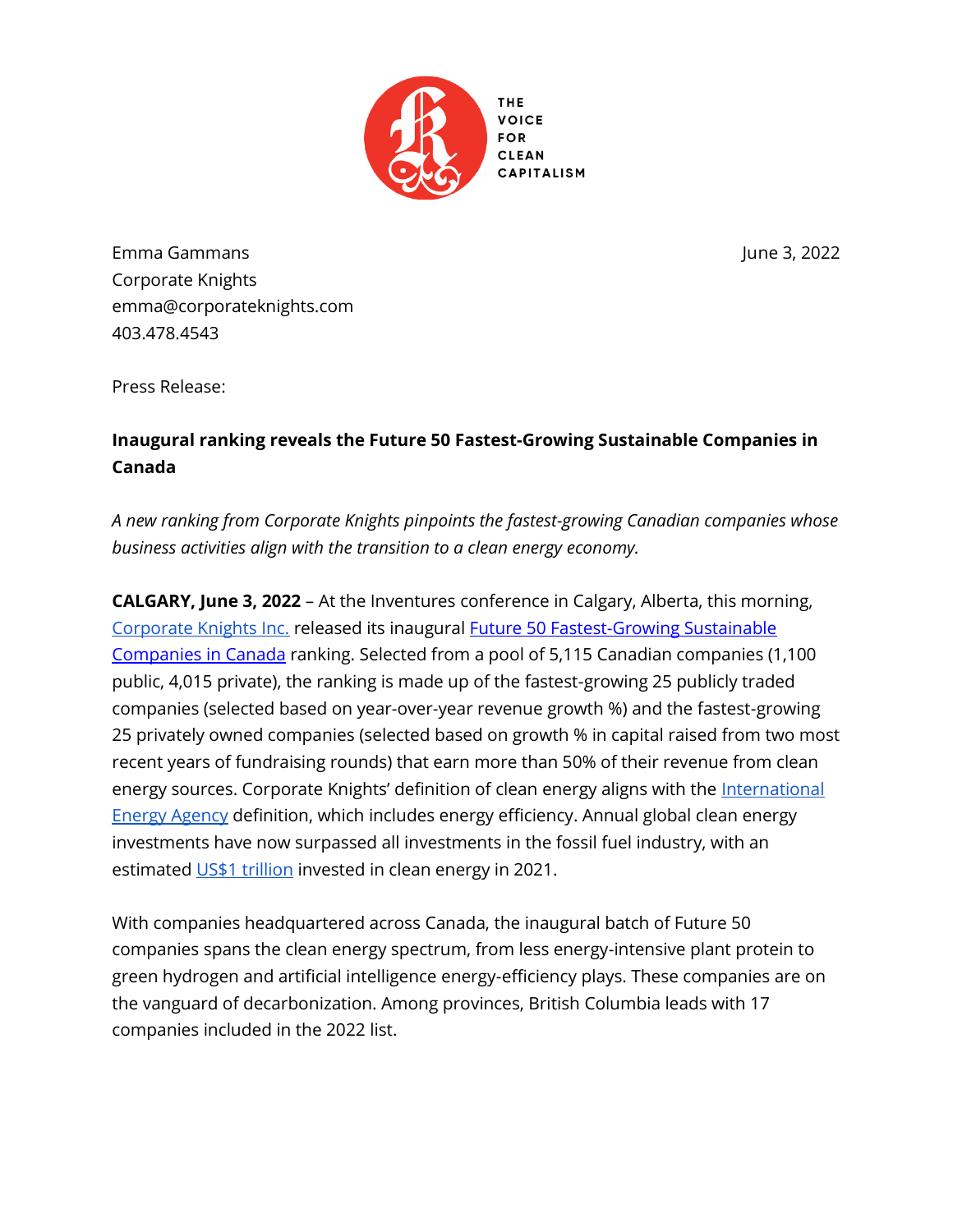Corporate Knights, a Canadian media and research B Corp committed to advancing a sustainable economy, has been producing global corporate and fund rankings for nearly 20 years. While its flagship ranking profiles the Global 100 Most Sustainable Corporations in the World, the Future 50 Fastest-Growing Sustainable Companies in Canada features emerging companies whose energy and innovation leave them poised to be the market leaders of the future. Through their exceptional leadership, these 50 companies are shaping Canada's ESG (environmental, social and corporate governance) landscape to go beyond operational metrics to the core impact of a company's products and services.

"All companies are now in the business of dealing with climate change. The Future 50 are full of solutions to accelerate the clean energy economy, and they are putting them on the shelf faster than any other companies in Canada. Our reason for devising this list is our belief in the success of these companies being pivotal to creating a more sustainable Canada, as well as acting as inspiration for other entrepreneurs," says Toby Heaps, founder and CEO of Corporate Knights.

The Future 50 ranking includes companies that derived at least 50% of their revenue from clean energy activities that align with the International Energy Agency clean energy definition (as contained in the [Corporate Knights Clean Taxonomy Database\)](https://www.corporateknights.com/wp-content/uploads/2022/02/Corporate-Knights-Clean-Taxonomy-V5.0.xlsx). The average year-over-year revenue growth among publicly traded Future 50 companies was 244% in 2020/2021, compared to 43% revenue growth for the S&P/TSX Composite (which was higher than usual due to the bounce-back from the COVID dip in 2020). Meanwhile, privately held Future 50 companies saw an average growth in capital raised of 1,450%, compared to 724% for all privately held companies in Canada over their past two most recent years of fundraising rounds, according to S&P Capital IQ.

While Canada is home to many game-changing innovators, the Future 50 list is a source of inspiration. Consider this year's top-ranking private and publicly traded companies: Alberta-based [Eavor Technologies](https://www.eavor.com/) and Ontario-based [Next Hydrogen Solutions.](https://nexthydrogen.com/)

Eavor pulled in \$63 million from its fundraising round in 2021, a whopping 17,175% growth rate from its \$367,000 private placement in 2020. Eavor is delivering "the world's first truly scalable form of clean, baseload and dispatchable power" using looped water streams that tap the heat deep underground to augment solar- and wind-powered electrical grids.

Next Hydrogen Solutions earned \$178,000 in 2021, growing the company's 2020 revenues of \$2,000 by 8,800%. It is committed to decarbonizing the global economy by reducing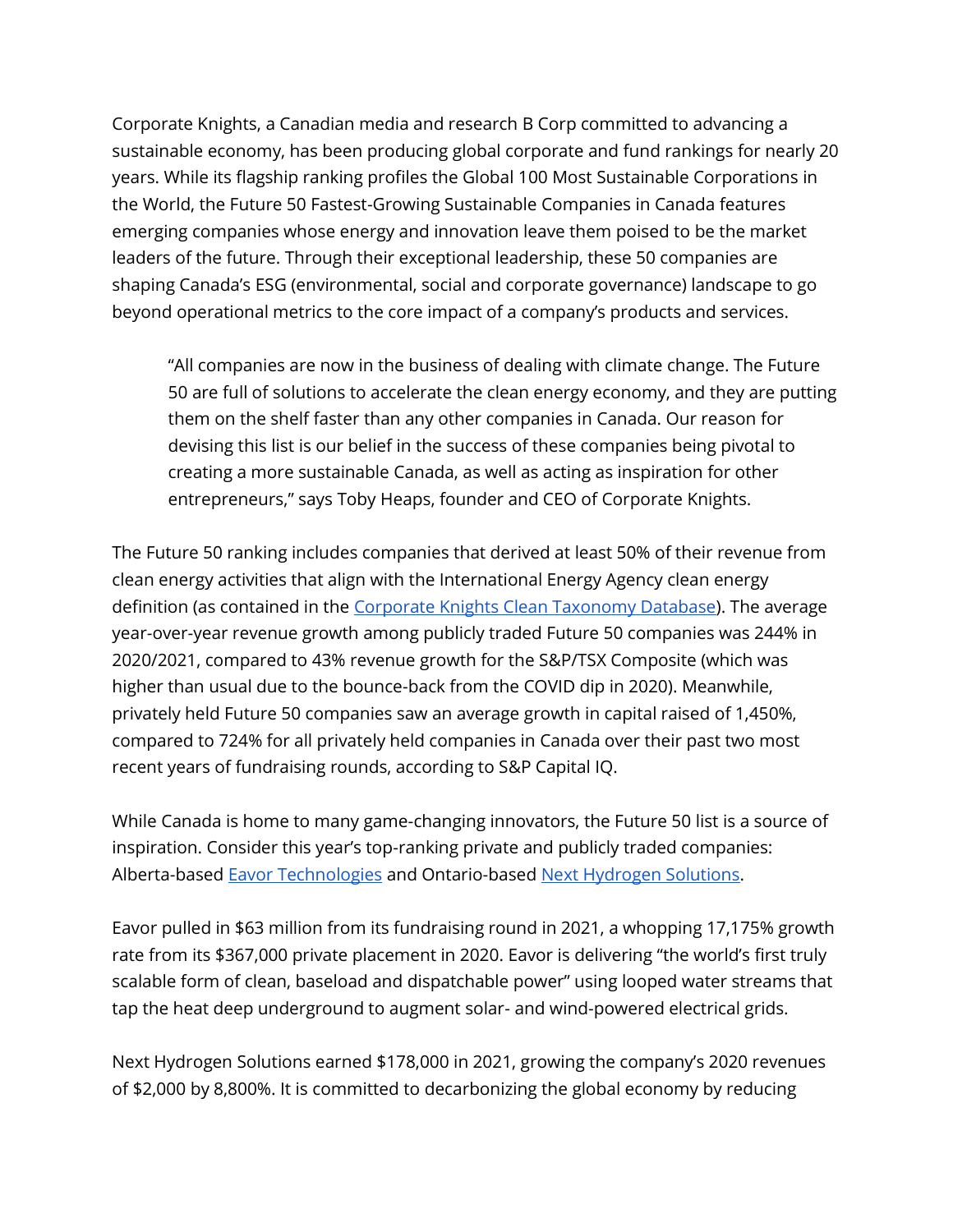green hydrogen generation costs. Not only is Next Hydrogen bending this cost curve, its water electrolyzers "generate MW-scale clean hydrogen faster than traditional water electrolyzers."

According to [Statistics Canada,](https://www150.statcan.gc.ca/n1/daily-quotidien/220106/dq220106d-eng.htm) the environmental and clean technology products sector produced \$67.5 billion of value for the Canadian economy in 2020, employing 322,972 people.

To address the climate crisis, a vast array of solutions will be required. This year's Future 50 companies, headquartered across Canada, act as a reminder that inter-provincial collaboration will be key to lowering emissions and securing a more sustainable future.

*The inaugural Future 50 ranking, launched in partnership with Alberta Innovates, was officially announced at the Inventures Conference in Calgary, Alberta on June 3rd, 2022.*

—---------------------------------------------------------------------------------------------------------------------------------

## **Future 50 Advisory Panel**

The Future 50 advisory panel informed the design of the criteria to determine the Future 50 companies.

- Céline Bak, Founder and President, Analytica Advisors
- Andrée-Lise Méthot, Founder and Managing Partner, Cycle Capital
- Thomas Park, Partner, BDC Deep Tech Fund
- Tom Rand, Co-Founder and Managing Partner, ArcTern Ventures
- Fate Saghir, Head of Sustainability, Mackenzie Investments
- Vicky Sharpe, Corporate Director and Founding CEO of Sustainable Development Technology Canada
- Joel Solomon, Co-Founding Partner, Renewal Funds
- Caitlin Walsh, Managing Director, Private Equity Growth Equity, CPP Investment

| <b>Province HQ</b> | $#$ of Future 50 Companies |
|--------------------|----------------------------|
| British Columbia   | 17                         |
| Ontario            | 15                         |